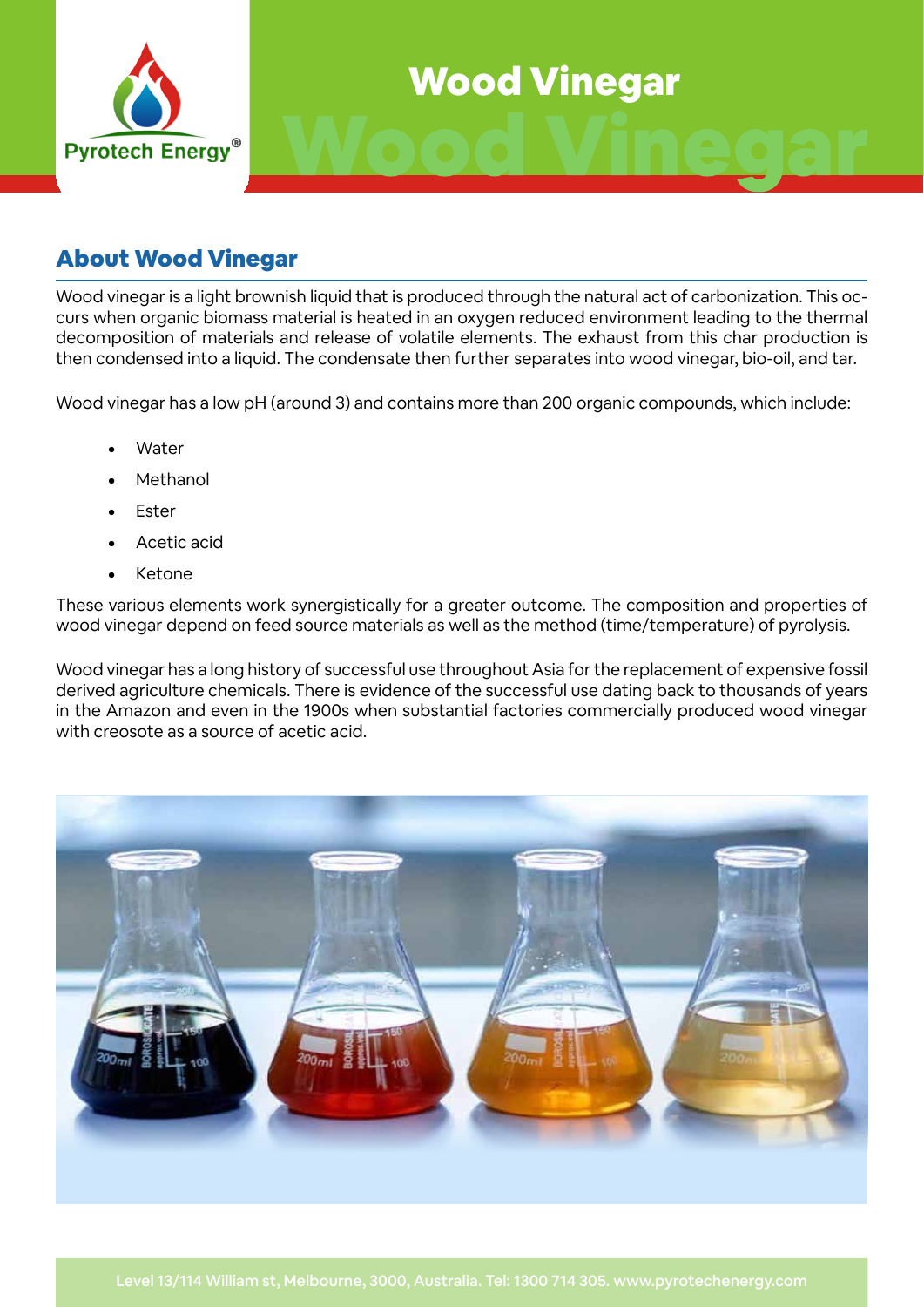Wood vinegar reduces the cluster value of water by 1/3. The water is activated and is easily absorbed by the plants and animals due it's small mass. Each of these masses hold one or more of mineral elements. These elements are easily absorbed by plants and will greatly reduce the use of agrochemicals. However, it should not be combined with alkaline chemicals.

# Benefits of Wood Vinegar as Fertilizer

- • Stimulates plant and vegetable growth
- Strengthens roots and leaves
- Improved absorption within the roots
- **Quantity of microbes**
- • Increased soil microbial weight
- Improves flavour, colour, firmness, and preservation of fruit
- Crop resistance to adverse conditions
- Thicker and stronger steams
- Higher growth rates
- More resistant to disease
- Stimulate development of crops

# Benefits of Wood Vinegar as Pesticide

- • Repels pests and insects
- Prevents plant infection from fungal, bacterial diseases and viruses
- Reduce odour
- **Preservative for corn**

## Other benefits

- • Enriches soil fertility
- **Facilitates composting**
- Accelerates seed germination

## Wood Vinegar Uses

Wood vinegar is a multipurpose product and replacement of synthetic materials but agriculture is the main commercial application:

- 100% organic fertilizer and pesticide
- Growth enhancement
- Insect repellent
- **Fungicide**
- Disease resistance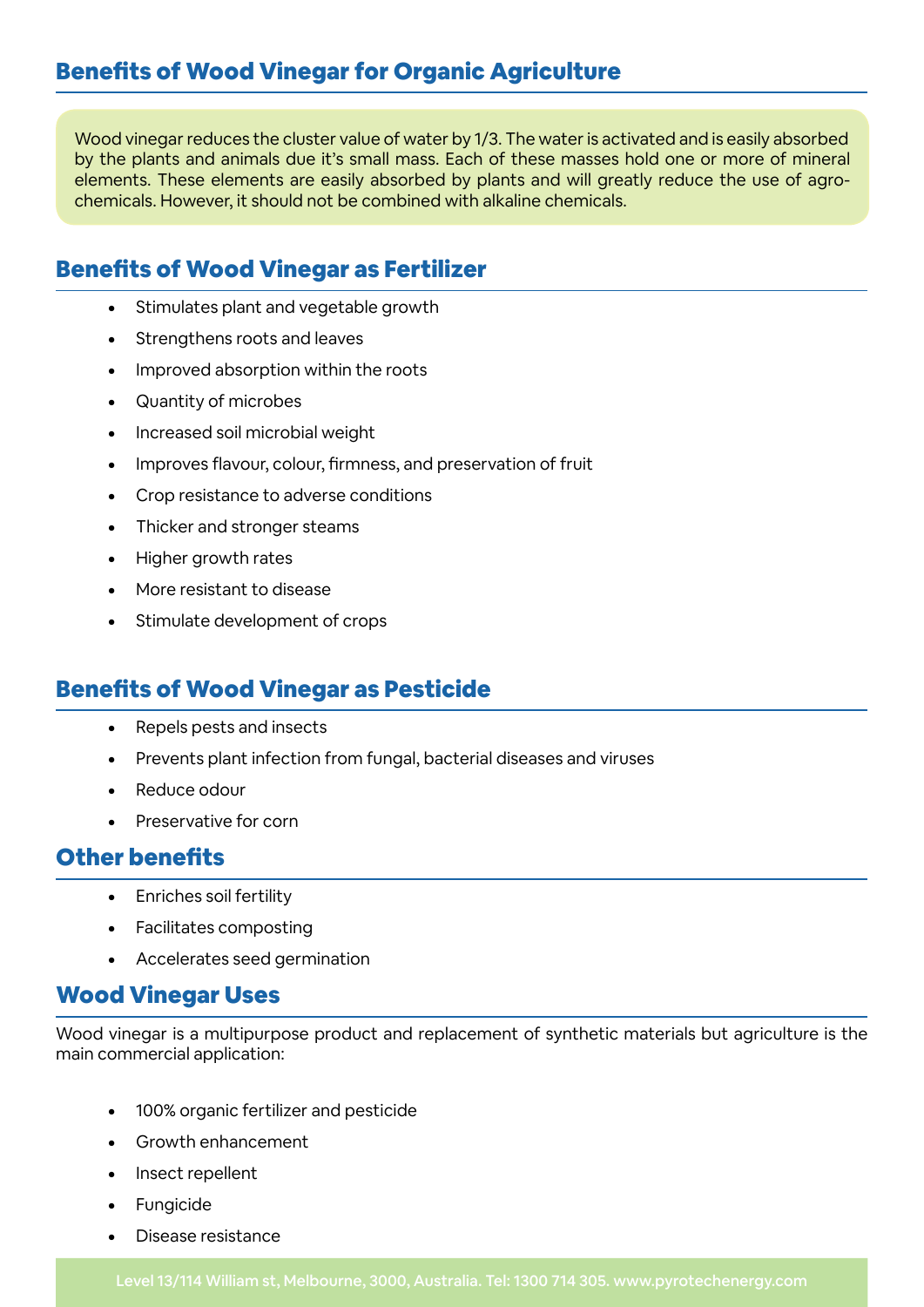- Soil enrichment
- Accelerates seed germination more seeds sprout when soaked in wood vinegar first

Wood vinegar is also safe for humans and animals!

# Why Use Wood Vinegar?

- Sustainable supply source
- High potential to reduce dependency on limited, expensive agro-chemicals
- • Increase seed germination
- Replacement for chemical fertilizers and pesticides

# Uses and Application of Wood Vinegar as Fertilizer

- • Improve absorption through the roots
- • Stimulates plants and vegetable growth
- Strengthens roots and leaves
- Increases the quantity of useful microbes
- Increased soil microbial weight
- Used as penetrant for better uptake.:1:500 of dilution water
- Increase crop resistance to adverse condition
- Improved tree health, darker green leaves for better photosynthesis, thicker and stronger stems, higher growth rates, naturally more resistant to disease.
- Improves fruit quality and increases sugar content in fruit, and stimulate development of crops
- Improve flavor, color, firmness and preservation of fruit
- Works as flavor enhancer for agricultural end products: Mix solution rates of 1:500 to 1:1000. Wood vinegar prevents excessive nitrogen levels, improves plant metabolism and contributes to higher fruit sugar levels.
- Strengthen the photosynthesis
- Increase the content of chlorophyll of the plants
- Reduced fertilizer or other agrochemical volume used with better yields in viticulture and grain crops
- Foliar spray: Dilute one-part wood vinegar with 200 parts water and spray it to leaves once a month. Dilution ratio can be change to 300 parts water for the succeeding applications. Allows better uptake and a reduction of up to 50% use of fertilizers, herbicides and pesticides

# Uses and Application of Wood Vinegar as Pesticide

- Repel pests, prevent plant infection from fungal, bacterial and virus-like disease
- Inhibits virus and soil disease when mixed in high concentration
- Repels insects on plants (or deodorizer): Dilute one-part wood vinegar with 20 parts water and spray it the plant or to the substrate in case of odor removal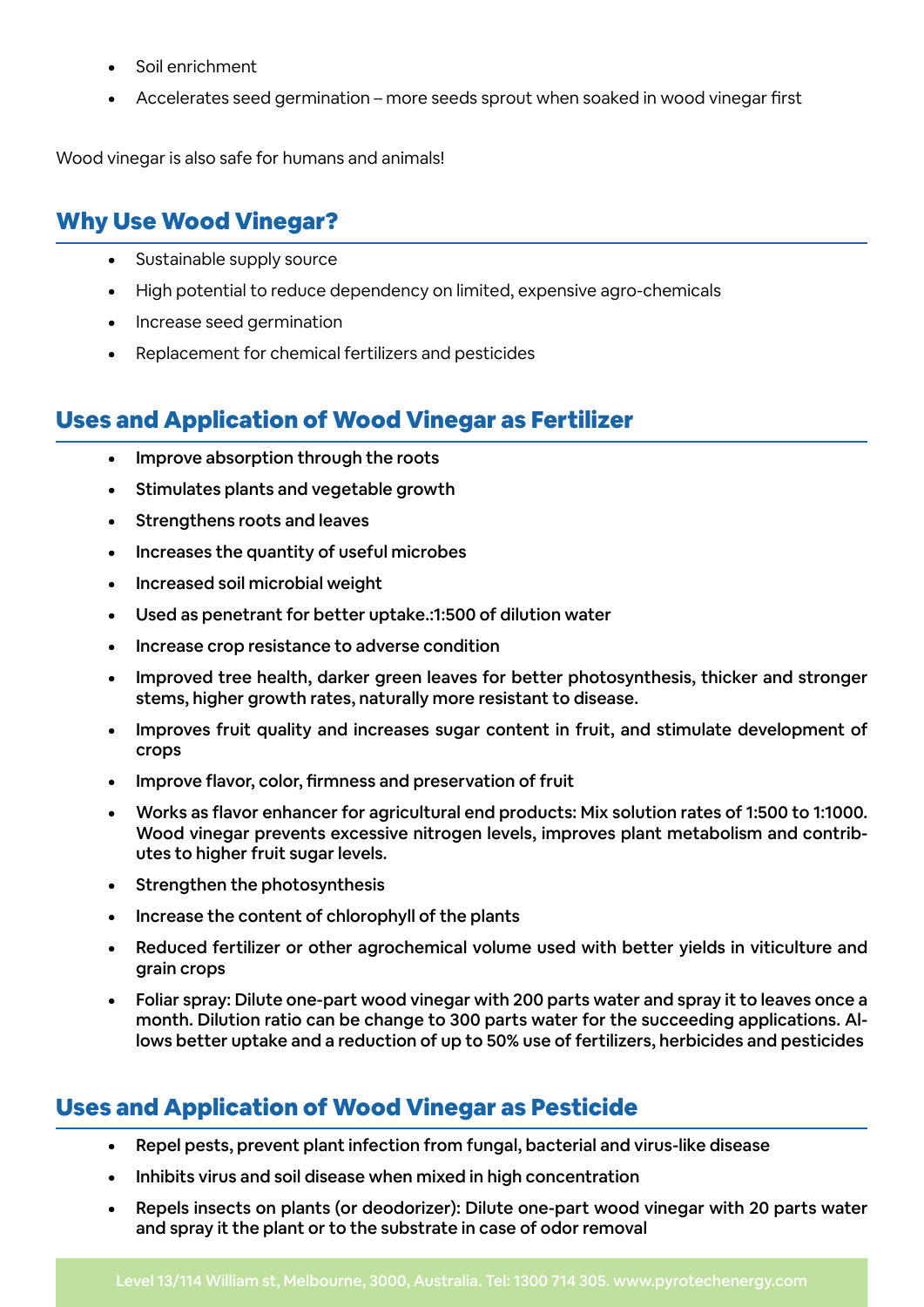- Prevents diseases caused by bacteria
- Reduce odor: A wood vinegar solution of 1:50 will diminish the production of odor-causing ammonia in animal pens.
- Repel houseflies. Dilute wood vinegar at a rate of 1:100 and apply to affected areas.
- Repel nematodes: 1:500 (apply to the base of plants)
- Corn preservative
- Control of fungal diseases: 1:200 (spray onto leaves)
- Control of root rot: 1:200 (apply to the base of plants)
- Reduce incidence of chili pepper flowers aborting: 1:300 (spray onto leaves)

## Uses and Application of Wood Vinegar to Enrich Soil

- Enriches soil fertility: Dilute wood vinegar with water (1:200 ration-1-part wood vinegar and 200-part water) and sprinkle it to the soil before planting. Application is one-liter solution for every square meter of planting area.
- Enrich garden soil: Use a strong solution of 1:30 to apply to the garden soil surface at a rate of 6 liters of solution per 1 m $\Box$  to enrich the soil prior to planting crops. To control soil-based plant pathogens, use an even stronger rate of 1:5 to 1:10.

# Other Uses and Applications of Wood Vinegar

- Facilitates composting: There is a growing number of farmers and commercial soil compost producers looking at ways to improve their composting processes while reducing costs and improving the end product. Dilute one-part wood vinegar with 50 parts water and sprinkle to composting materials daily. This will help increase the biological activity of various beneficial microbes and can decrease composting times.
- Seed Germination: Nourishes seeds for germination (Improve seed germination strike rate): Dilute one-part wood vinegar with 200 parts water then soak the seeds for 24 hours. More seeds sprout when soaked in wood vinegar first

# Uses and Applications of Wood Vinegar for Animal Husbandry

#### Chicken, Turkey, Ostrich, Quail

Studies showed that when wood vinegar was used as feed supplements in poultry, salmonella bacteria, which are responsible for gastrointestinal diseases of chickens, were eliminated.

#### Results

- (a) In chicken egg production, farmers claimed that their hens improved
- (b) Their egg-laying performance improved
- (c) Had better rearing characteristics
- (d) Improved their hatching efficiency
- (e) It also improved the quality of eggs such as
	- **Better taste**
	- Reduced cholesterol content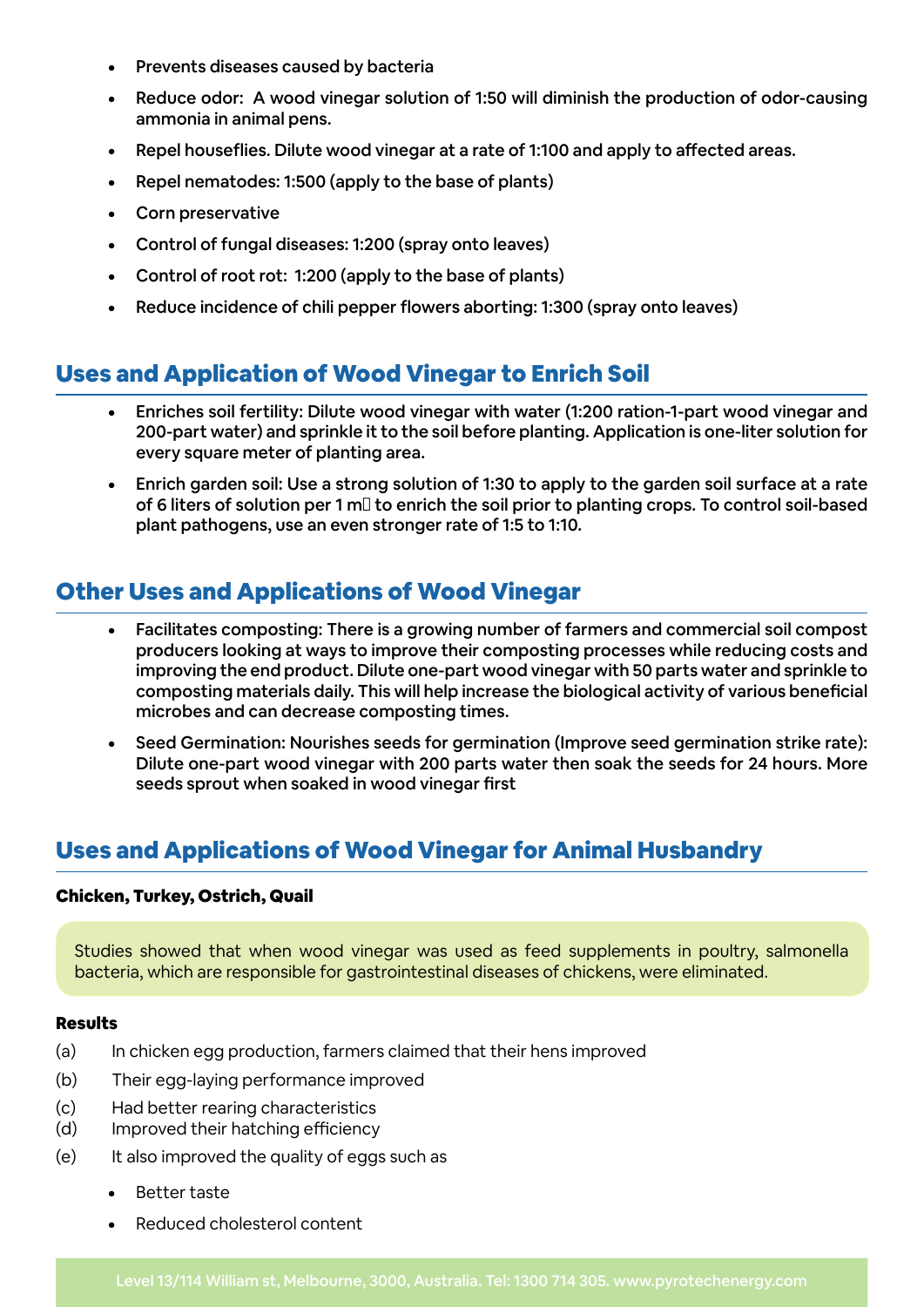• Had harder egg shells

Mixed with water at rates of between 1:500 and 1:600 (1 liter of wood vinegar with 500 liters of water). Wood vinegar reduces the cluster of water to 1/3 and can adjust bacterial levels in the digestive tract which improve the absorption of nutrients from feed and mineral elements of water .

### Livestock

Wood Vinegar as supplement for livestock feed. Mixed with livestock feed and water at rates of between 1:200 and 1:300. Wood vinegar can adjust bacterial levels in the animal digestive tract which improve the absorption of nutrients from feed.

#### Application

The result is non-stimulating Deodorization that is non-toxic and leaves no residue, creating a good-bacteria forming environment that is healthy and fresh for your livestock.

- (a) Improve feed efficiency
- (b) Increase milk production substantially
- (c) Improve fertility rate
- (d) Improved meat quality

Wood Vinegar is suitable for poultry, and other livestock like sheep, cattle, etc. Wood Vinegar is an allnatural livestock deodorant derived from plant extracts. The skin friendly plant chemicals bind themselves to odor-causing agents on the animal's body and wastes, effectively breaking down, absorbing and transforming them into a natural acidic state and destroying and suppressing bacteria, viruses and other odor causing pathogens. It effectively controls the production of odor causing bacteria on the animal and the farm resulting in healthier livestock and increasing yield.

Studies on swine production showed that sows improved their performance. They became healthier, their fertility rate improved, and piglet size became uniform. It has been suggested that wood vinegar can improve the performance of weanling pigs by improving the nutrient digestibility and reducing harmful intestinal coliforms. Moreover, the performance of pigs fed with wood vinegar was found to be better than those fed with organic acid. The fatteners also improved their feeding efficiency and meat quality. The foul odor from the manure of the pigs was also reduced. Furthermore, reports from farmers indicated that their sows increased their milk production and diarrhea among piglets were prevented or cured.

# Applications Note

There are so many varied possible uses for wood vinegar, so when deciding on your trial parameters, we recommend considering the following points that we have discovered from experience:

- Wood Vinegar has been using for a penetrant and improved plant uptake by reducing the volume of the existing (more expensive) chemical and replacing directly with wood vinegar it can possibly improve the uptake and have better results than the existing chemical alone with the same or lower input cost
- Wood Vinegar has been using successfully at more regular lower rates when used just as penetrant to help plant uptake when mixed with the dilution water of other chemicals for a minimal outlay.
- Wood Vinegar used alone as a stimulant for seed germination has shown improved strike rate and time for varied species.
- Wood Vinegar shows beneficial plant health at lower rates but at increased concentration can also show detrimental effects to the plant health.